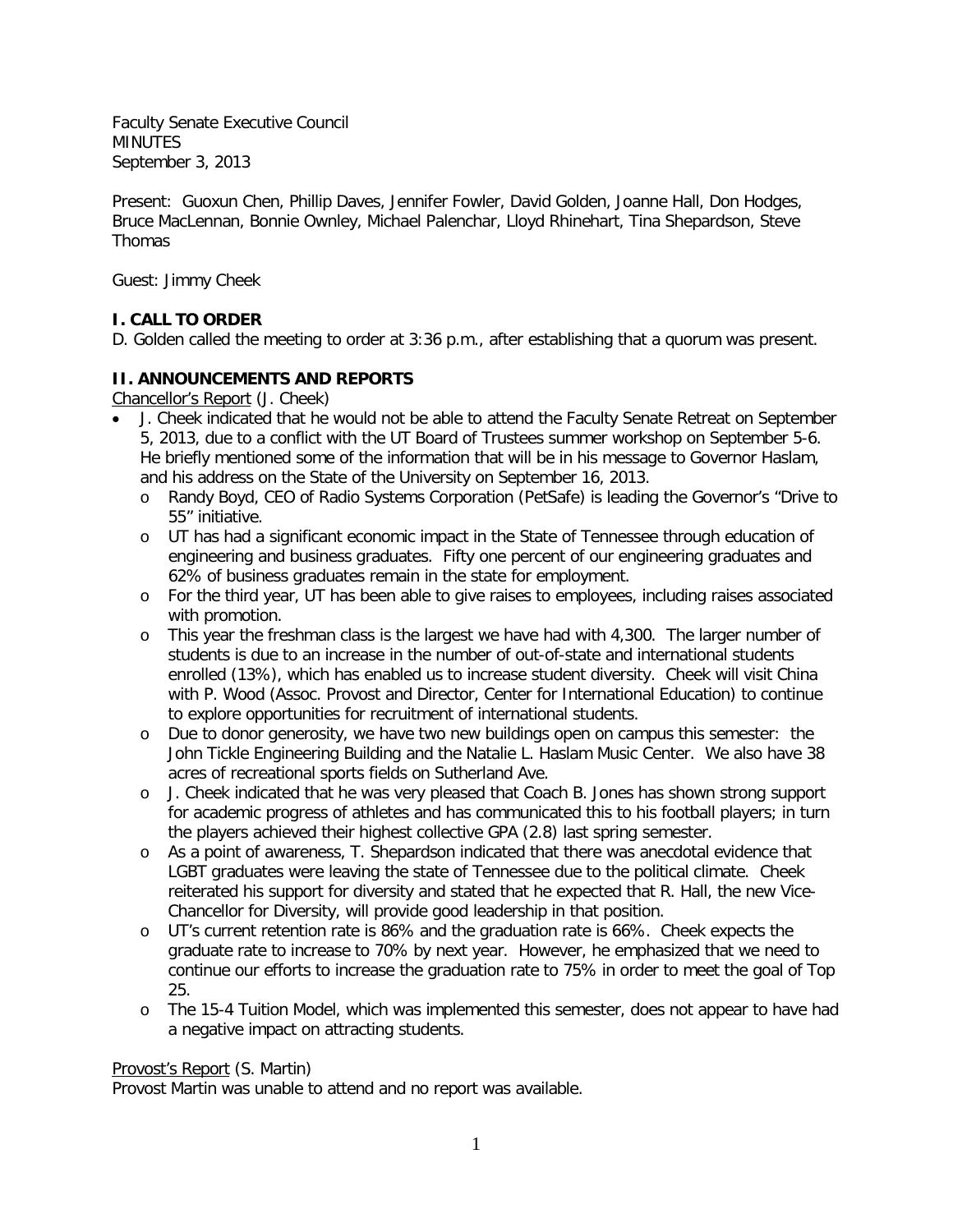President's Report (D. Golden)

- Vincent Anfara, Jr.: A moment of silence will be held for former (2011-2012) President of the Faculty Senate, Vincent Anfara, at the September 16<sup>th</sup> Faculty Senate Meeting.
- Faculty Senate Committees: Assignments to committees have not been completed due to membership complexities in the by-laws. In some cases, by-laws changes are needed to reflect changes in positions at UT. For example, the Director for Women's Athletics is no longer a position at UT; however, this individual is a required member of the Athletics Committee. D. Golden will continue to work on committee assignments.
- Faculty Senate Retreat. The retreat is scheduled for September 5, from 8:00 AM to 4:00 PM, in the Shiloh Room at the University Center. The theme will be "Did you Know That?" and featured speakers will include Provost S. Martin, A. Blamey (Director of Safety, Environment and Education Center), D. Irvin (Associate Vice Chancellor, Facilities Services), M. Nichols (Vice Chancellor for Communications), J. Scogin (Senior Associate Athletic Director and Assistant Provost, Thornton Athletics Student Life Center), K. Alldredge (Director of Undergraduate Admissions), and R. Hall (Vice Chancellor for Diversity).

# **III. APPROVAL OF MINUTES**

D. Golden asked for corrections or additions to the minutes of the Executive Council meeting of April 22, 2013. No changes were suggested and the minutes were approved with 11 ayes and 1 abstention.

## **IV. UNFINISHED BUSINESS**

## Non-Tenure-Track Issues Committee (D. Golden)

A resolution to establish this committee was presented at the May 6, 2013, Faculty Senate meeting. A vote on the resolution will be taken at the September 16, 2013 Faculty Senate meeting. Discussion followed on membership of the committee in regards to the number of non-tenure-track and tenure-track members. D. Golden indicated that he could not appoint committee members until the establishment of the committee is approved by the Faculty Senate. A by-laws change will be needed to include the new committee and enable the committee chair to serve on the Executive Council.

Romantic and/or Sexual Relationships between Faculty and Students (J. Fowler/P. Daves)

J. Fowler has agreed to chair the Faculty Affairs Committee. P. Daves will remain on the committee to serve as a consultant. The Faculty Affairs Committee was asked to seek additional input on this issue from the Commission for Women before presenting it to the Faculty Senate. T. Shepardson suggested that input also be sought from the Commission for Blacks and the Commission for LGBT people. The Faculty Affairs Committee will move forward with these suggestions before bringing the resolution forward to the Faculty Senate.

## Academic Freedom Issue (P. Daves)

The Faculty Affairs Committee requested that the UT Board of Trustees review and revise their policy on academic freedom protections. Recent court rulings have limited protection of freedom of speech for university personnel at public universities while in the workplace. The UT Board of Trustees revised their policy, but the Faculty Affairs Committee thought that the revised policy should be strengthened and will continue to work on this issue.

## Promotion of Lecturers (J. Fowler/P. Daves)

The additions and revisions to the Faculty Handbook and the Manual for Faculty Evaluation have been reviewed, revised, and approved by UT General Counsel. P. Daves reported that the changes made by General Counsel were organizational, rather than substantive, and did improve the clarity of the documents. The revisions will go back to the Faculty Affairs Committee for approval,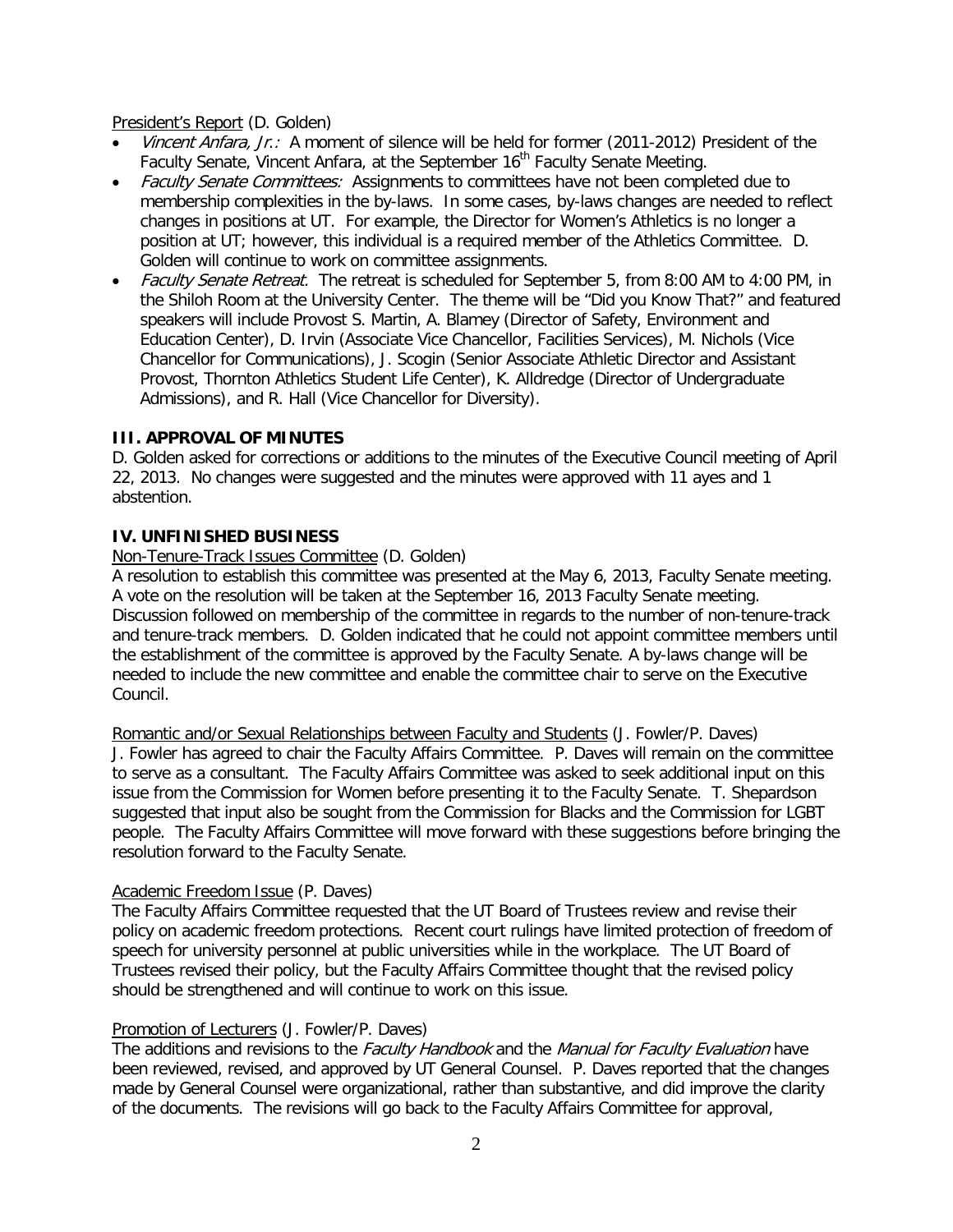meanwhile, Daves requested that the Executive Council consider the document for approval, subject to approval of the Faculty Affairs Committee, prior to presentation to the Faculty Senate at the October meeting. Daves moved to approve the revised changes to the *Faculty Handbook* and Manual for Faculty Evaluation on promotion of lecturers, and S. Thomas provided a second to the motion. The motion passed unanimously by voice vote.

## **V. REPORTS OF SPECIAL COMMITTEES**

There were no reports from special committees.

## **VI. REPORTS OF STANDING COMMITTEES**

Graduate Council (D. Hodges)

Review of the minutes for the Graduate Council meetings of February 28, 2013, and April 4, 2013, would be deferred until the September 16, 2013, Faculty Senate meeting.

Undergraduate Council (J. Levin) There was no report.

## **VII. NEW BUSINESS**

#### By-Laws – Information Officer (Article IV, Sec. 5) (D. Golden)

D. Golden suggested that the title of Information Officer be changed to Communication Officer. Currently there is no Faculty Senate Newsletter and S. Winston maintains and updates the website. The role of this person would be to disseminate information to the Faculty Senate and to the Faculty at large. J. Hall suggested that dissemination of information should probably be broader than that. Discussion followed on use of a one-way list serv to disseminate information, or a two-way list serv moderated by the Communication Officer. Hall suggested that the Communication Officer should consult with the Office of Information Technology on use of SharePoint sites for this purpose. Golden indicated that the current Information Officer (S. Ohnesorg) could continue to serve in the role of Communication Officer.

## Policies, Procedures and Plans – UTK Safety Manual (D. Golden)

M. Smith (Director, Environmental Health and Safety) asked whether the Faculty Senate or one of the Committees would be interested in reviewing a revision of the UTK Safety Manual. He provided a list of topics covered in the Manual. Since these topics require specialized knowledge it was decided by consensus that a review of the document could best be done by the various university compliance committees, whose members have expertise in these topics.

## Retention Review Policy (D. Golden)

The deans have requested that a departmental faculty vote no longer be mandatory for annual review of pre-tenure faculty. The deans indicated that a vote is causing undue angst for pre-tenure faculty. This would involve a change in the Manual for Faculty Evaluation. Discussion followed that the "vote" gave faculty a voice on these important decisions. "No" votes must be accompanied by a reason. J. Hall stated that someone must be retained before they can be tenured and she thought that departmental faculty took this responsibility very seriously. There was general agreement that the "vote" can signal corrective action to pre-tenure faculty when needed. T. Shepardson suggested that lack of a faculty vote may give department heads too much authority in this matter, which can be difficult if the relation between faculty and department head is not satisfactory. Hall requested that the Council obtain more rationale from the deans on this issue.

## Additional Business (T. Shepardson)

• T. Shepardson received a document from faculty in Arts and Sciences who are concerned about the UTIA oil and gas construction initiative at Cumberland Forest. They raised questions about